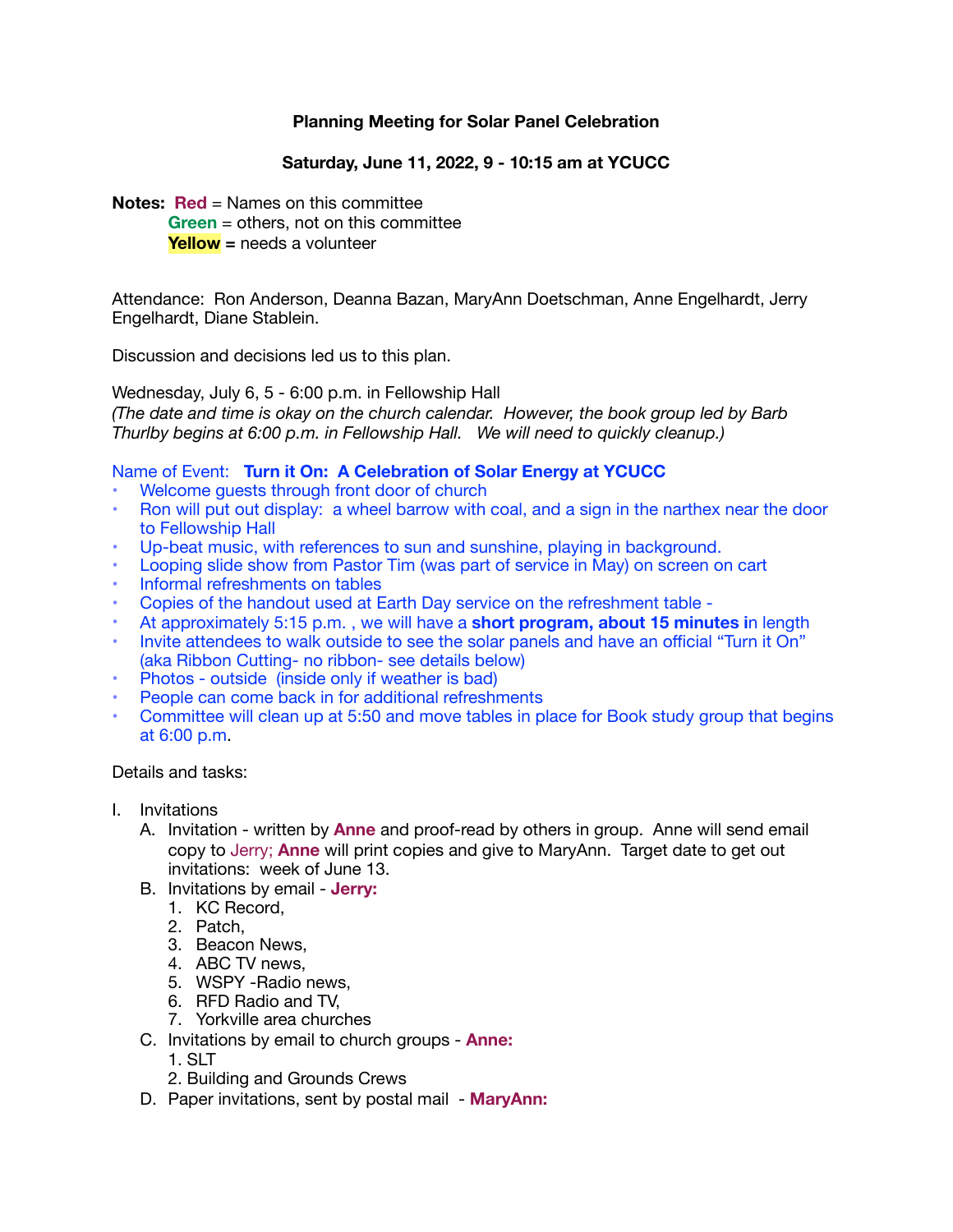- 1. Mary Ellen Anderson -YCUCC Building Manager,
- 2. John Purcell, Mayor
- 3. Bart Olson, City Manager
- 4. Tim Evans, City Parks and Recreation Director
- 5. Seavor Tarulis, and Jason Peterson Alderman Ward 4
- 6. IRE specifically Norm Johnson and Ray Miner
- 7. Sandy DeRitter and Yorkville Chamber of Commerce
- 8. Keith Wheeler, Representative for district 50; Karina Villa, State Senator for District 25
- 9. Brook Brook McDonald, Conservation Foundation
- 10. RayAnn VanGundy, Executive Director of KCHD and Director of Environmental **Health**
- II. Announcements for church **Anne** 
	- 1. Email to Green Group and other participants in recent workshops
	- 2. Sunday morning announcements and printed on screen
	- 3. July newsletter; web site; Church Facebook page
	- 4. E-blast to congregation a few days before
- III. Refreshments **Deanna in** charge; others will help with foods
	- A. Sun tea in glass carafes (**Deanna, Anne, MaryAnn** will make on day of event)
	- B. Water in a pitchers
	- C. Lemonade
	- D. Cheese and crackers platter arranged like a sun -
	- E. Vegetable platter and dip **Anne**
	- F. Fresh fruits platter  $\vert$
	- G. Frozen lemon or rainbow Pushups and Creamsicles purchased by
	- H. "Sun Chips" in bags **Ron** will purchase
	- I. "Sun" shaped cut-out sugar cookies **Lori Runkle** ? (She suggested these)
	- J. Plates, glasses, napkins -
- IV. Music, on a play list
	- A. **Jerry and others** will email titles to Diane
	- B. **Diane** will find the music and put it on a play list
	- C. **Diane** will bring her computer and a speaker
- V. Slide show, looping NO SOUND
	- A. Use the slide show created by **Pastor Tim** and shown to congregation on April 25
	- B. **Anne** has the link and will email it to Diane
	- C. **Diane** will hook it up to the TV on the cart
- VI. Program

Following an outline from Dan Huntsha, out FiP Green Team Coach Will try to keep it to 15 minutes maximum Pause the music Program outline:

- Welcome (1 min) **Deanna,** who will be the mistress of ceremony
- Opening prayer (1 min) **Anne**
- Short message (3 min) linking solar energy to our faith; using Core Value statements from YCUCC and denomination UCC - **Deanna** (we will not yet have a "bridge pastor" in place)
- Explanation of the project/ brief summary of project (2 min) **Ron**